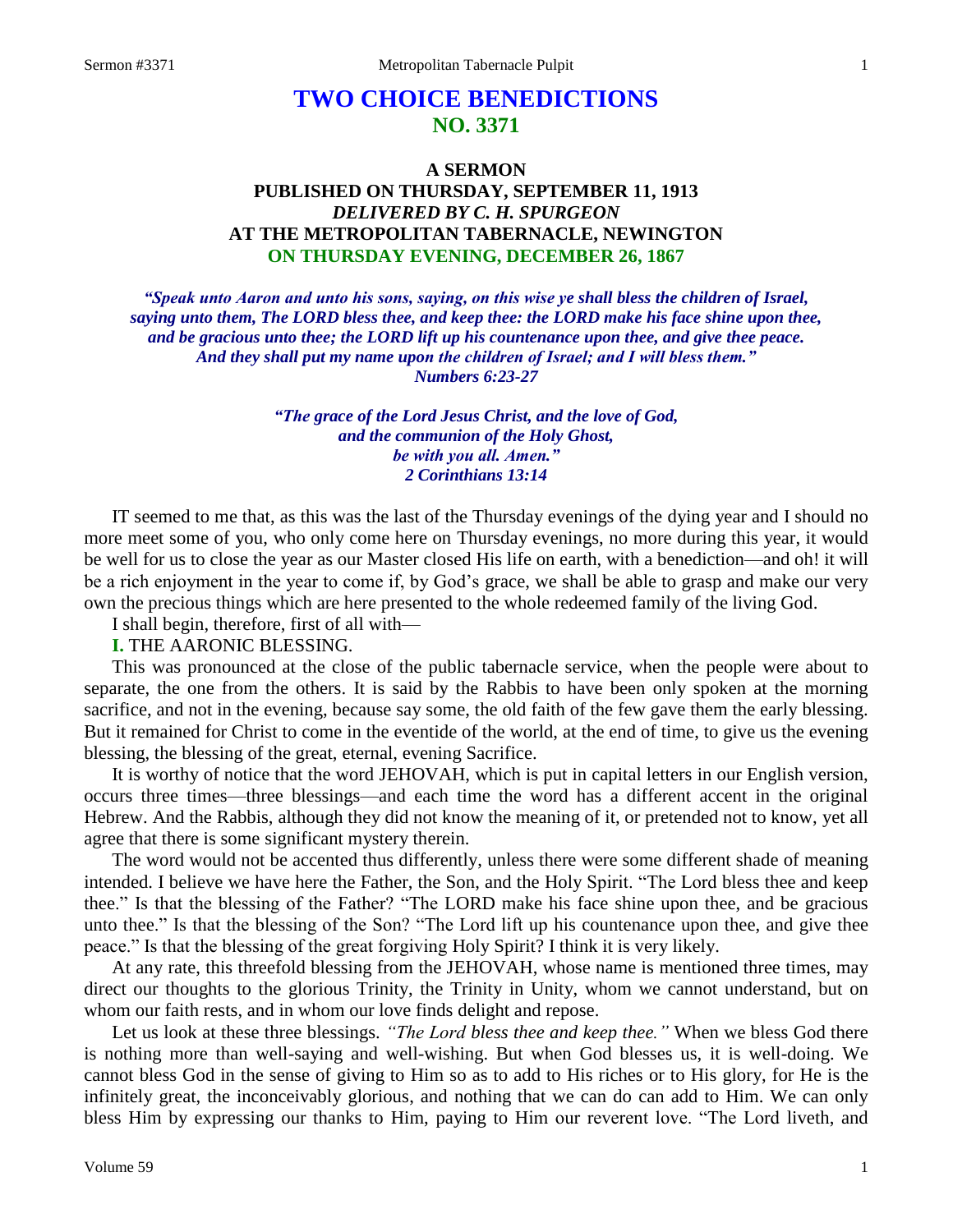blessed be my Rock." "Blessed be the name of the LORD from the rising of the sun, to the going down of the same."

But when God blesses us, I say, it is well-doing. He blesses us in our very creation and much more in our new creation. It is a blessed thing to be born, but a much more blessed thing to be born again. He blesses us in our food and much more in giving us Christ, who is the bread to keep alive and nourish our soul's best life. We are blessed in being clothed, but infinitely more blessed in being wrapped about in the righteousness of our Lord Jesus Christ. It is a blessing to be a member of a kind, loving, happy family—but it is an unspeakable blessing to be a member of the family of Christ and adopted into the family of God.

What a blessing it is, my brethren and sisters, to have sin pardoned, to have righteousness imputed, to have sanctification wrought in us—in short, to enjoy all the privileges and benedictions of the new covenant! Now, I think some of us can say, "God has blessed us, oh! how richly." Blessed us sometimes when we did not perceive the blessing, for many of God's mercies come, as it were, in at the back door of our house. We do not see the mercies, and when we do, we are too often ungrateful and forget them.

What blessings we have received in trouble—in deliverance from trouble—in sustaining us in it. Oh! what blessings have we not had! Some of you, perhaps, have had very remarkable mercies during the year. Now, while the blessing is pronounced, "The LORD bless thee," let your reply be, "The Lord has blessed me," and this will encourage you to expect that He will continue to do the same.

And what blessings, my dear friends, may we hope will be in store for us during the coming year? Many troubles, I have no doubt, are in store for us. If we were to have a telescope here this evening, and we could look through it and see the future, those would be very foolish who looked. He would be the wise man who said—

#### *"This will set my heart at rest; What my God appoints is best."*

For if that telescope were here, and you were trying to look through it, you would be sure to breathe on the glass with your hot breath, and in your anxiety you would see nothing but clouds and darkness whereas, very likely, there would be nothing of the sort there. Leave that matter with your God. The future, though it may possibly have trial and trouble, will still be blessed if you are God's servant.

One thing there is of which you can be quite confident—He has said, "I will never leave thee, nor forsake thee." Another thing will also be fulfilled, "As thy days, so shall thy strength be." You are very poor, are you? Yet, at any rate, none can rob you of this assurance—"Thy bread shall be given thee: thy water shall be sure."

If you are fearing many trials, this promise is your special fortifying—"When thou passest through the waters, I will be with thee, and through the rivers, they shall not overflow thee: when thou walkest through the fire, thou shalt not be burned: neither shall the flame kindle upon thee." You have God's word for it, "Fear thou not, for I am with thee: be not dismayed, for I am thy God."

If, during the next year, it is appointed unto you to die, you may still say, "Yea, though I walk through the valley of the shadow of death, I will fear no evil, for thou art with me; thy rod and thy staff, they comfort me." "The LORD bless thee." As I say that to each believer here, knowing that the Lord will so bless you, may your soul look forward, not with dread, but with hope. "The LORD bless thee" was the wish of the priest under the old law, and it is always the nature of God to confirm what He bids His servants desire. "The LORD bless thee."

Now, observe the blessing which is said to spring out of that, "The LORD bless thee, *and keep thee."* And no small mercy it is to be kept by God. Where should we be if He did not keep us in a moral and spiritual point of view, aye, and in a natural point of view, too? It is God that keeps our lives from death and our bodies from perishing. Perhaps, during the past year, some of you have been kept when in storms at sea, or when you have been upon a railway, or when you have passed through places infected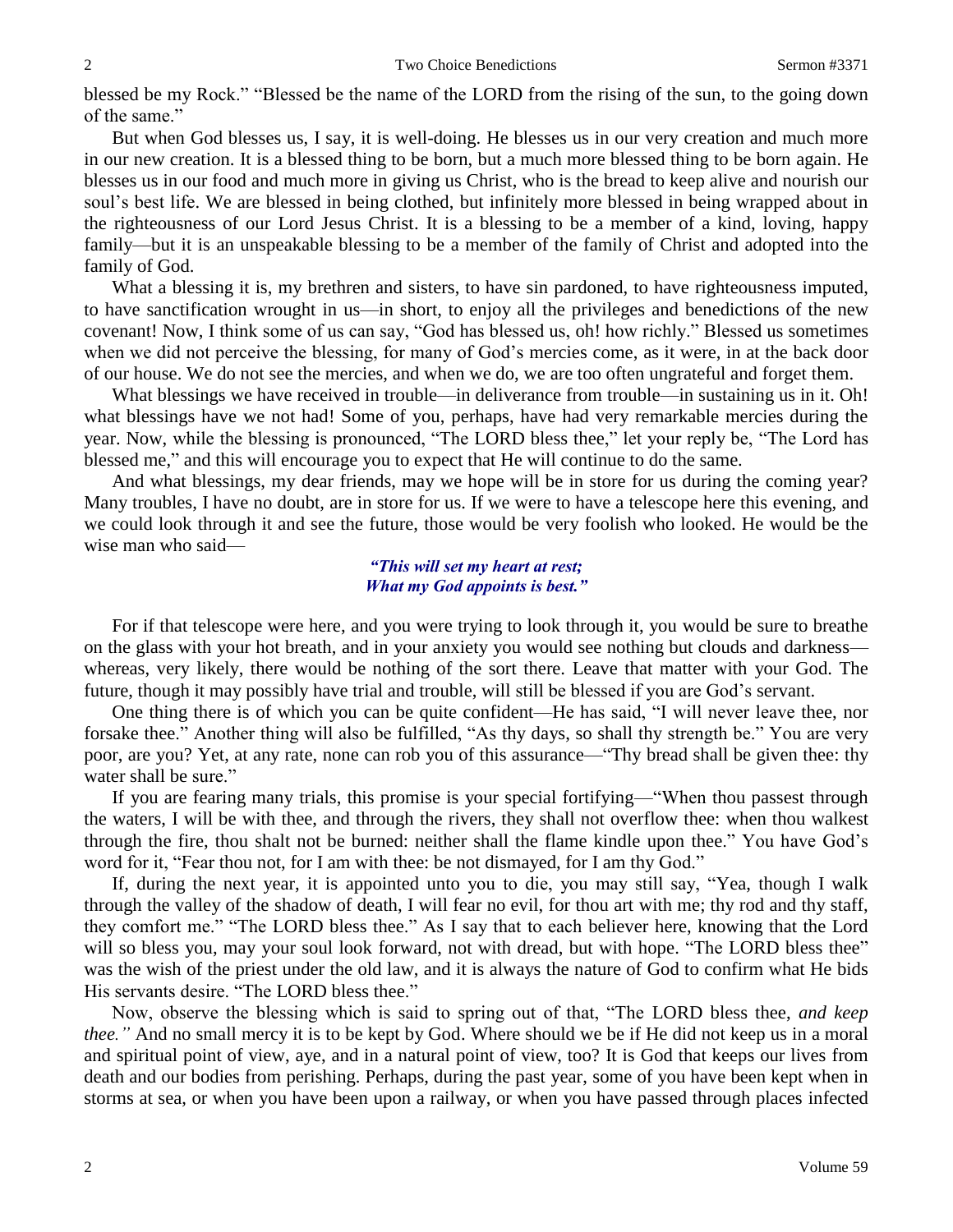with disease. It is no small privilege to hear the Lord say, "He will give his angels charge over thee, to keep thee in all thy ways: they shall bear you up in their hands, lest thou dash thy foot against a stone."

The Lord has blessed us and kept us in that sense during the past year. Oh! brethren, what a privilege to be kept from falling into sin! He is ill-kept who is his own keeper. He is worse kept who has his brother for his keeper. But he is splendidly kept who has God to be his shield on his right hand, his glory, and his defense.

During the past year we have seen some high professors put out like candles and the foul odor of their fall has filled the church with nausea and depression. We have known some who were like bright stars, that have turned out to be only meteors—and their once dazzling brilliance has suddenly died out in greater gloom. Why are we still kept? We have had enough temptation to cast us down, enough tinder here, inside our hearts, to have made a great blaze. How is it we are still unburned and walking in the paths of righteousness?

Must we not say, "The Lord has blessed us and kept us"? Let us, then, without reserve, commit our souls to Him for the future. Let us not fancy that we shall not fall. Oh! that is a thought that is very apt to twine itself around us, like a serpent. "I am not so giddy as some people. I am not at all likely to do what some young people have done, and get into this sin, and that sin. I have had so much experience, I shall be able to stand." That is the very man that is likely to fall.

We are never so weak as when we think we are strong, and never so strong as when we know we are weak and look out of ourselves to our God. Distrust self, then. There would not be such a supplication as, "The LORD bless thee and keep thee," if you did not want keeping. Trust in God for your help. If you fear temptation, let this be your prayer, "Lead us not into temptation," and if you trust in God, you will pray, "Deliver us from evil."

You will be tempted during the year that is soon coming, but He will, with the temptation, make also a way of escape. He will not allow you to be tempted above what you are able to bear. You shall go through the wilderness leaning on your Beloved, and you shall not slip, though the way be never so smooth, nor trip, though the road be never so rough. You shall be upheld, for God is able to hold up in perfect safety those who stay themselves upon Him. "The LORD bless thee and keep thee."

Holy Father, we breathe the prayer to You as we read this blessing, pronounce it upon us now by the mouth of Your own dear Son, and let us now and until life's latest hour be kept by the power of God through faith unto salvation.

Now, take the next blessing bestowed, through Aaron, upon the people. *"The LORD make his face to shine upon thee, and be gracious unto thee."* I understand by the expression, "The LORD make his face to shine upon thee," His being completely reconciled to us. As they would say in the Hebrew, a man's face frowned, his countenance fell, when he was at enmity or angry with another. But when he was his friend and genial towards him, then his face revealed it, it began to beam or shine.

Now, this is the blessing of our Lord Jesus Christ. It is through Him that God's face is made to shine upon us. The Lord would have no favorable regard towards a sinner as such whilst his sins still lay upon him because of impenitence and lack of faith. The Lord's love might come to him as an elect creature, but viewing him merely as a sinner, he must be the subject of divine disapprobation.

But when the sinner is washed in the blood of Christ, when the sinner is justified through the righteousness of Jesus, then the Lord looks upon him with pleasure. That very man who was an heir of wrath becomes a child of love. And he who must have been driven from God's presence with, "Depart, ye cursed," is established in Christ's heart with "Come, ye blessed."

Now, dear friends, I hope many of us have already received, during the past year, this great blessing, "The LORD make his face to shine upon thee." Don't you feel that you have tonight to look up to God and do not feel any fear? You know that He is not frowning upon you. He is reconciled unto you—you are reconciled unto Him. You may say, "Behold, O God, our shield, and look upon the face of thine anointed." And you are persuaded that as God looks upon Christ, and upon you in Christ, you are wellbeloved in Him.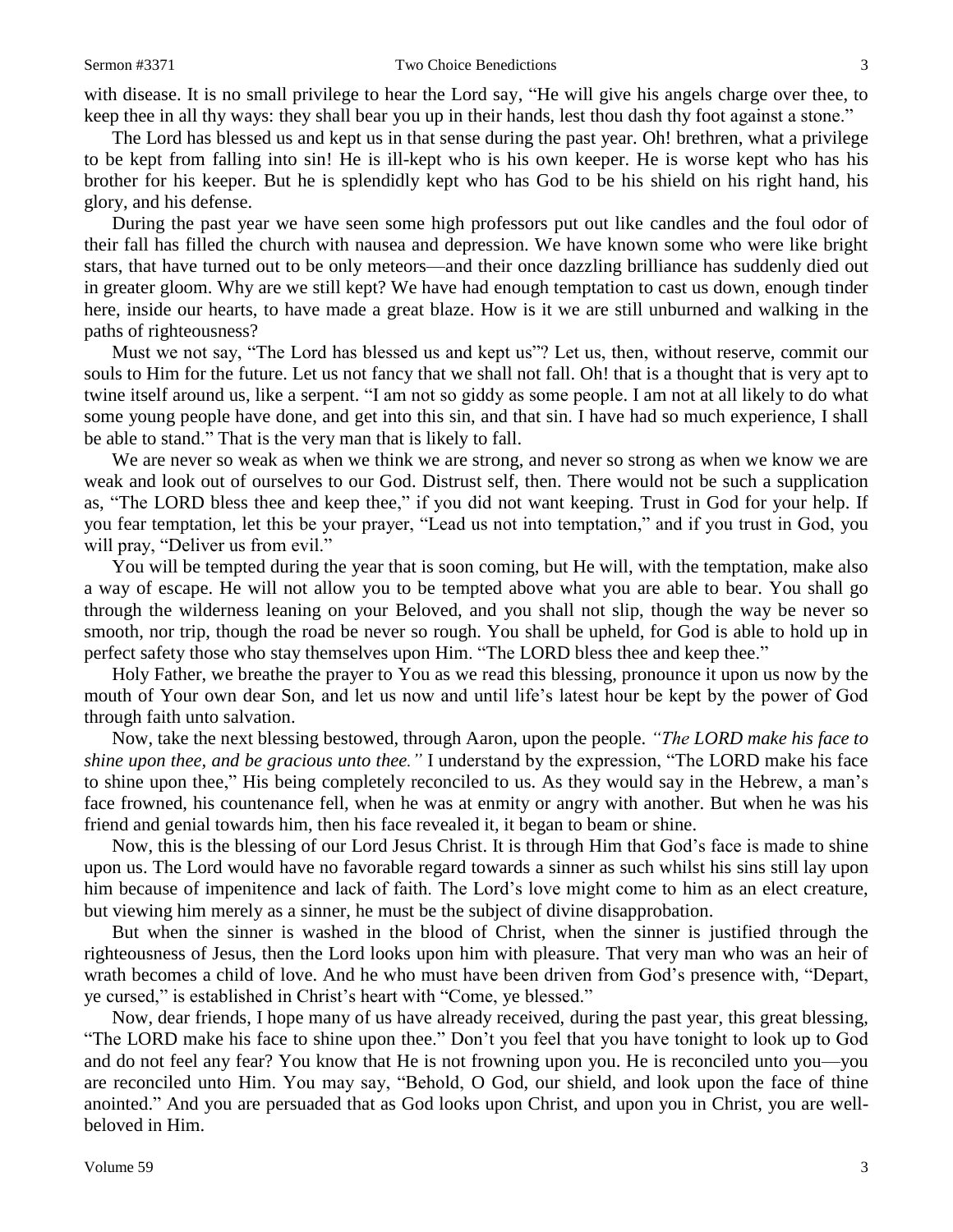Well now, as it has been, so it shall be, for if God once makes His face to shine in the sense of His favor, He never takes that favor away. You may not see it. You may think He is angry with you, and in another sense, He may be, but legally, and so far as concerns the law and its power of condemnation, there is not a single thought of anger in the mind, or feeling of displeasure in the heart of God towards any one of those who rest in Jesus.

You are accepted in the Beloved. God sees no sin in Jacob, neither iniquity in Israel. As He looks upon them in His Son, He sees them without spot or wrinkle, or any such thing.

"*The LORD make his face to shine upon thee."* Well, and what springs out of that? Why this, *"and be gracious unto thee."* Because God is thus favorable towards us through His dear Son, grace comes to us. And what a great, all-comprehending word is that! Grace! It has many meanings and includes a whole universe of blessing.

Grace—it is the free and undeserved favor of God. Grace—it is the mighty operation of that favor, effectually working in them that believe. Grace—it is that which enlightens us to see our lost estate that which leads us to see the all-sufficiency of Christ. Grace—this works faith in us, gives us love to God. This creates our hope, this carries on the work within our souls, and this completes it, too.

Grace—it is a term so comprehensive that I should need the whole of this evening, aye, and longer, too, to enumerate the mighty catalog comprised and packed, as it were, in this golden casket of the word grace. "The LORD be gracious unto thee." Well, now, beloved, He has been gracious to us in the past. Oh! the grace of God to me!

### *"Oh! to grace how great a debtor, Daily I'm constrained to be!"*

Can you say the same? Look at what a sinner you have been and yet how favored. Look at your backslidings. Look at your ingratitude and yet His mercy does not cease.

## *"Oh! to grace how great a debtor!"*

Let your hearts say it, if your lips do not. And now, beloved, He will be gracious to you in the future as He has been in the past. Every mercy received is a pledge of mercies yet to come. He knew what He was doing when He began with us and therefore He will not leave off. If He had meant to destroy us, He would not have shown us such things as these. The great Master-worker would not have built the house so far if He did not mean to finish it. All His previous grace and glory will be wasted and evaporate if He should not complete His redeeming work.

Therefore, I am sure that after advancing so far with His glorious purpose, He will finish it and if need be, in the teeth of men and devils. He has begun, and His right arm, which always goes with His grace, will surely carry it through to the end. "The LORD make his face to shine upon thee, and be gracious unto thee."

But now, thirdly, *"The LORD lift up his countenance upon thee, and give thee peace."* Is this the voice of the Holy Spirit? Whether it be so or not, does not greatly signify to us tonight. "The LORD lift up his countenance upon thee." Does not this mean, "The Lord give you a conscious, a delightful sense of His favor"? Wishing to see a difference—I will not insist upon it—wishing to see a difference, I put the second blessing as meaning God's being reconciled. But the third blessing as meaning God manifesting that reconciliation and giving His children the enjoyment of His favor.

Now, God's people do not always have this—it is not always sunshine. "The evening and the morning were the first day," and there is evening as well as morning in the day of God's people. God always loves His people, but His people do not always know it. Because of their sins, they do not always enjoy it.

Oh! what a blessing it is when the Holy Spirit sheds abroad the love of God in the soul—when we can say, "Truly our fellowship is with the Father and with His Son, Jesus Christ." When we get out of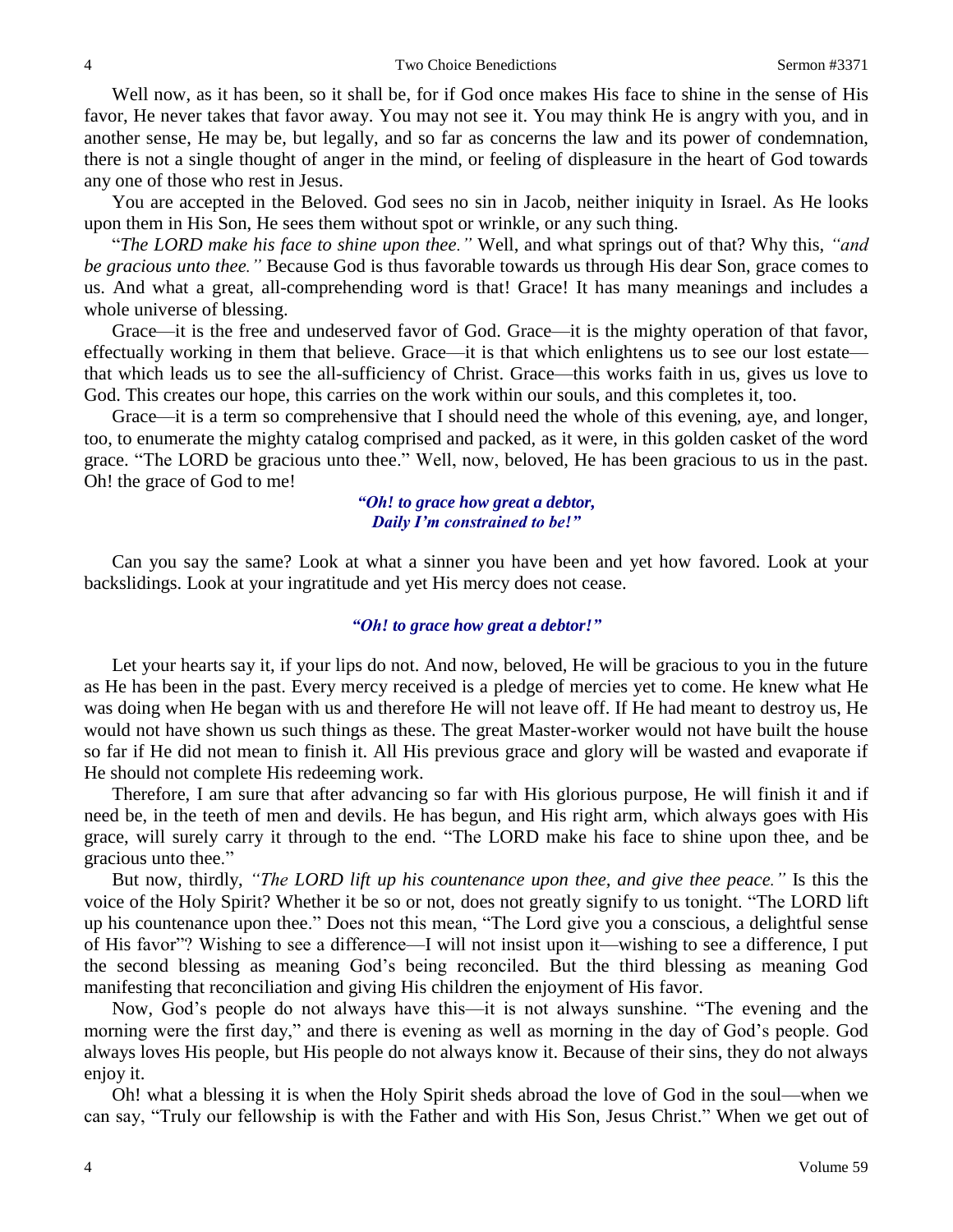these mists and fogs and can see the sun once more shining clear and bright, beloved, it is heaven on earth. It is the true ante-past of heaven above, when the Lord lifts up his countenance upon you.

I have no doubt the original allusion is to a father whose child has done wrong and he says, "Now, sir, get out of my sight, you have grieved and vexed me. You shall not see my face." The child goes upstairs to bed—anywhere out of his father's sight. And after a while, when the father hears he has been penitent and sees his tears, he smiles again upon him, gives him a kiss, and presses him to his heart. May God the Holy Spirit give us just that! May everyone of us have it!

We have, some of us, had it during the past year. We grieve to confess that we did backslide, but when we returned again, we found Him just as willing to receive us as at the first and He lifted up his countenance upon us once again. We said, "Restore unto me the joy of thy salvation," and He did so. We asked Him to take away His wrath from us, and we found that "His anger is but for a moment." When weeping came to us for a night, joy appeared in the morning.

It will be just the same with us during the next year. If we transgress and repent, and return to Him, we have an actual promise that He will forgive us. Now, what says the text? "The LORD lift up his countenance upon thee, and give thee peace." There is no peace like the peace which we have with God, and no peace with God like that which comes from a sense of His assured love. And belief in Christ for the pardon of sin gives us the blessing of non-condemnation. "Therefore being justified by faith, we have peace with God through Jesus Christ our Lord."

But this sense of non-condemnation may sometimes be destroyed through weakness of faith. We may be brought very low and our peace may be disturbed, but when we come back to the cross, and look once more to Him who died there, He is our peace and we see in Him that our peace is made with God—and then our peace becomes like a river and our righteousness like the waves of the sea.

I think it would be impossible for me to describe peace. You must feel it to know it. Peace with God is like that clear shining we sometimes see after a heavy shower of rain. With the thunder and lightning it seemed as if heaven would be torn in pieces and all the earth shaken, and then, suddenly, it is all over and the sun shines forth. There is a rainbow, with its many colors on the clouds, and all the flowers lift up their drooping heads, each one loaded with a gleaming benediction, and all the earth fragrant and smiling and seeming to steam forth the incense of gratitude.

Now, after the storm of the conviction of sin, when the Spirit of God comes, it is as quiet and peaceful as that. And after a storm of trouble—and I know what that means—after a hurricane of trial, we can take all our distresses and cares and lay them down at God's feet and feel that we need not care about them anymore.

But if my Father did not undertake them, I would not, for I cannot. He has promised He will, if I cast my cares upon Him. You sometimes walk out of this place when God has blessed your soul and feel, "Now, I do not know what may happen, and really I do not care what does. My heart is resting on my God—I have left it all to Him and I am sure it will be right, whatever may come." Like Jonah, you may lose your gourd, but you cannot lose your God. You may see dark weather before you, but still you can go to Him who cannot fail you—and there shall your soul have repose.

Now, that is the peace of God which passes all understanding and therefore it must surpass all expression. The peace of God which can only be known by the man who enjoys it—a peace which the world does not give and cannot destroy, but which heaven itself can work in the soul. Now, may we have this blessing, "The LORD lift up his countenance upon thee, and give thee peace."

If we stopped here tonight and went no further, provided we got these blessings and fed upon them, it would be quite enough. Let me just read that text again clearly. "The Lord bless"—now the next word is the very pith of it, and let it be read now to each one of you, my good sisters and brothers, you who are young in years and young in grace, never mind who it is, so long as you are resting upon Christ— Jesus, the great High Priest, speaks from the eternal glory and He says, "The LORD bless *thee*."

"Oh! but I do not deserve it." Just so, but "the LORD bless thee." "I am so unworthy, I am so backsliding." Yes, but the Lord Jesus Christ knows all, covers all. We will read it, then, "The LORD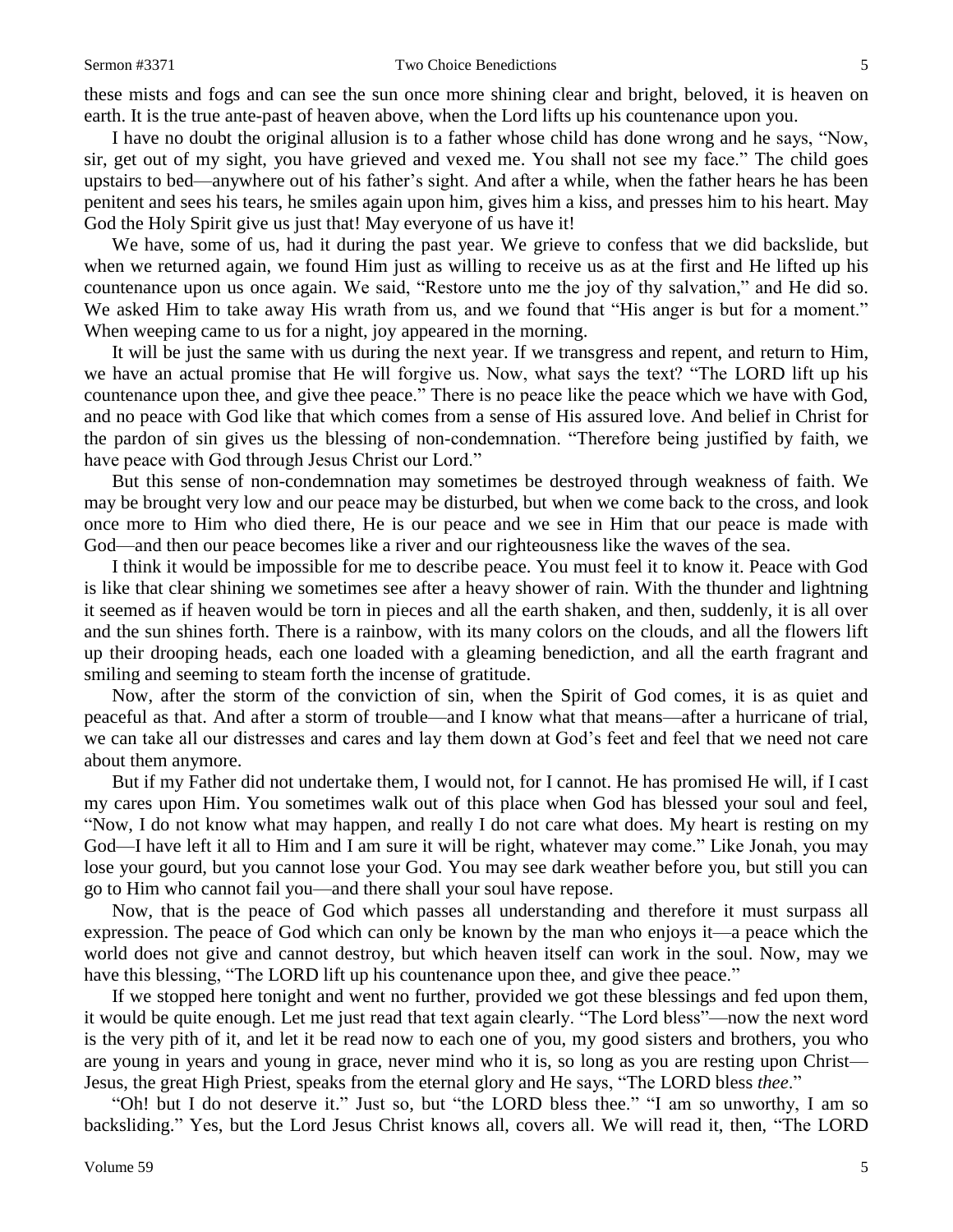bless *thee—thee,* and keep *thee:* the LORD make his face to shine upon *thee,* and be gracious unto *thee*: the LORD lift up his countenance upon *thee,* and give *thee* peace."

Oh! have you got that wrought into your very hearts? It will be like a bundle of myrrh that you may keep in your bosom, and it will sweeten your soul the whole year round, making you to know that you are blessed in, and of the Lord who made heaven and earth.

Now, I shall ask your attention for a little while to the second blessing, that spoken in God's name by the apostle Paul, in the second epistle to the Corinthians. "The grace of the Lord Jesus Christ, and the love of God, and the communion of the Holy Ghost be with you all. Amen."

#### Here we have—

#### **II.** THE NEW TESTAMENT BENEDICTION.

This second blessing is precisely like the first as to its essence and substance, but there is some little difference as to the expression and circumstance. The first thing that strikes me in reading it through, as it almost always does when I pronounce it, is this—you notice *it begins with the Lord Jesus Christ.* The Lord Jesus is the second person of the blessed divine unity—Father, Son, and Holy Spirit—but this benediction begins with the Son of God. Why is that?

In the order of doctrine and fact, all infinite blessings begin with the Father. He is the fountainhead of creation. He is the fountain, Christ the channel, and the Holy Spirit produces the grand results. Father first, Son next, Spirit third. But in the order of experience—the order in which the blessing comes—it is always the Son first. "No man cometh unto the Father but by me." Not the Father first, but the Son first.

What a sinner learns to comfort him first is not that the Father loves him. No. He learns first of all that Jesus Christ died for sinners, because God loves him and so he puts his trust in Him. The first thing a poor believer gets, then, is grace through Jesus Christ. After that, perhaps, he may sometimes think that God the Father has no love towards him, but as he begins to read his Bible and to experience more of grace in his heart, he finds that God the Father is full of love.

So, then, he goes on and gets the love of God the Father, and when he knows this, perhaps he often wonders what communion may be of, and fellowship. And when he hears some of those delightful hymns which we sing at the Lord's Supper, he thinks he shall never get to them—to talk with God, to have communion with Christ—but by and by, as the Lord leads him on, from being a babe, he grows to be a man, and he gets into communion with the Holy Spirit. Babes in grace know "the grace of our Lord Jesus Christ," but as they grow they discover "the love of God our Father," and as they grow still more they come to "the fellowship of the Holy Spirit." The three things are put in the order of experience, not in the order of fact, nor the order of doctrine.

Having noticed that, just observe the three blessings as they come. *"The grace of our Lord Jesus Christ."* You know the grace of our Lord Jesus Christ, that, "though he was rich, yet for your sakes he became poor, that ye through his poverty might be made rich." You know His great poverty—you know His great grace which brought Him from yonder starry heavens to lie in a manger, to live in obscurity for thirty years, and to die upon the cross in pains that cannot be told.

Now, grace comes to us through Christ and therefore it is said, "by his grace." He is the golden pipe through which it all flows. Believing in Him, we receive the mercy of God. Coming through Him to the mercy seat, we obtain unnumbered favors by virtue of our union with Him. As the branch derives sap and then fruit from the vine, we derive grace from Him. He is to us the channel of all the good gifts of our heavenly Father.

"May the grace of our Lord Jesus Christ *be with you all."* Be with you all—it is not in the singular it is not to each one. It is "with you *all*," because the genius of the Gospel is expansive. You notice the Redeemer's prayer. It is not *my* Father. No, but "*Our* Father which art in heaven" And the Gospel's benediction, though it is personal—blessed be God for that—yet it is also expansive—"be with you *all*."

We are to think of all our brothers and sisters. When we get a blessing, we are to look upon ourselves as part of the divine family. When we come together to break bread, we do not come each one there alone—though it would be the Lord's Supper if only one man were there—but we come there in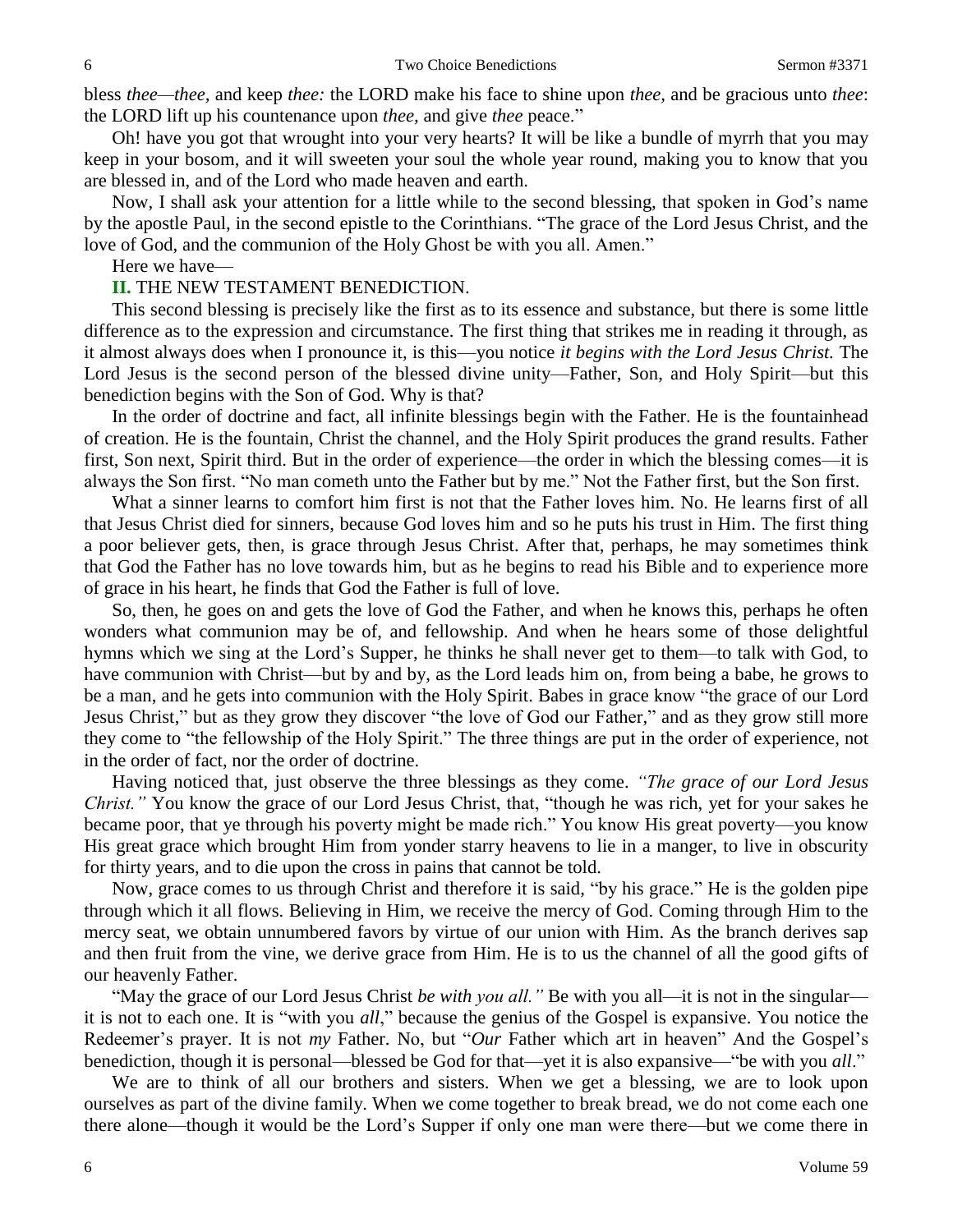humble fellowship, one with the other. "Eat, drink ye all, of this," said Christ. "Take, eat, this is my body." He would have all His disciples come there and partake. And so with this blessing of the grace of Jesus Christ—may it be with you all.

Has it been with us all during the past year? There are not so many here tonight as usual. May I, therefore, put the question to each one personally? Has it been with you—and you—and you? Have you, my hearers, known daily the grace of our Lord Jesus Christ? Have you stood by faith at the foot of the cross and felt that you rested your all on Him? If so, I know you possess His grace. He it is who has given you power to trust Him wholly and absolutely. All the grace there is in His great heart and mind belongs to you.

> *"Plenteous grace with Him is found, Grace to cover all our sins; May the healing streams abound, Make and keep us pure within."*

May it be with you all!

Next comes "*the love of the Father*." It is from the love of God that everything blessed and blessing springs. We must not imagine that Jesus Christ died to induce His Father to love us—a very foolish and pernicious idea that. God the Eternal Father always loved His people and Christ has removed the sin which restrained the shinings of the most glorious manifestations of that love, but He loved before Christ died. You know you can boast—

> **"***'Twas not to make the Father's love Towards His people sure, That Jesus came from realms above; 'Twas not the pangs He bore That God's eternal love procured, For God was Love before."*

That fountain sprung up eternally. It was a well that needed no digging. Oh! dear friends, I trust we know what the love of God means. Has it not been shed abroad in our hearts by the Holy Ghost, which is given unto us? We shall know it in years to come, for where it once takes possession it never departs. Once in Christ, in Christ forever. In Christ's love you have begun a banquet which will never end. "May the love of God be with you all," is meant for all God's people.

But is that love present with all? If you have not tasted God's love, you do not know what life, true life, means. The richest, the most celestial, the most transporting joy that mortal mind can know, is a full assurance of the love of God. Dear hearer, do you love Christ? Can you answer the question, "Simon, son of Jonas, lovest thou me?" Then, if you have love for Christ, pure and true love and trust, if it is the fruit of God's love to you, then be of good cheer. May the love of the Father be with you all your days!

Then comes "*the communion of the Holy Ghost."* A very ugly word that—"Ghost." A better translation of the original Greek word would be "Spirit." "Holy Spirit," and I sometimes wish that we always called Him by that name. It is far more expressive. The word, "ghost," bears such a strange and weird meaning now, that it were better in this connection entirely to abandon it.

The word, "communion," means not only the Holy Spirit coming to us and having converse with us, but communion means co-partnership. When the churches in Macedonia made a collection for the poor church in Judea, Paul called the collection, "communion," because by means of giving money to the church in Judea they had a fellowship, something like having all things common—that is, the perfection of fellowship.

Now, the Holy Spirit, if I may use the expression, has all things common with God's people. He gives to them all things. "He shall lead you into truth." What the Spirit knows and teaches us, we are able to bear. He knows the mind of God. He makes intercession for the saints according to the will of God. He gives us to participate in all that He possesses.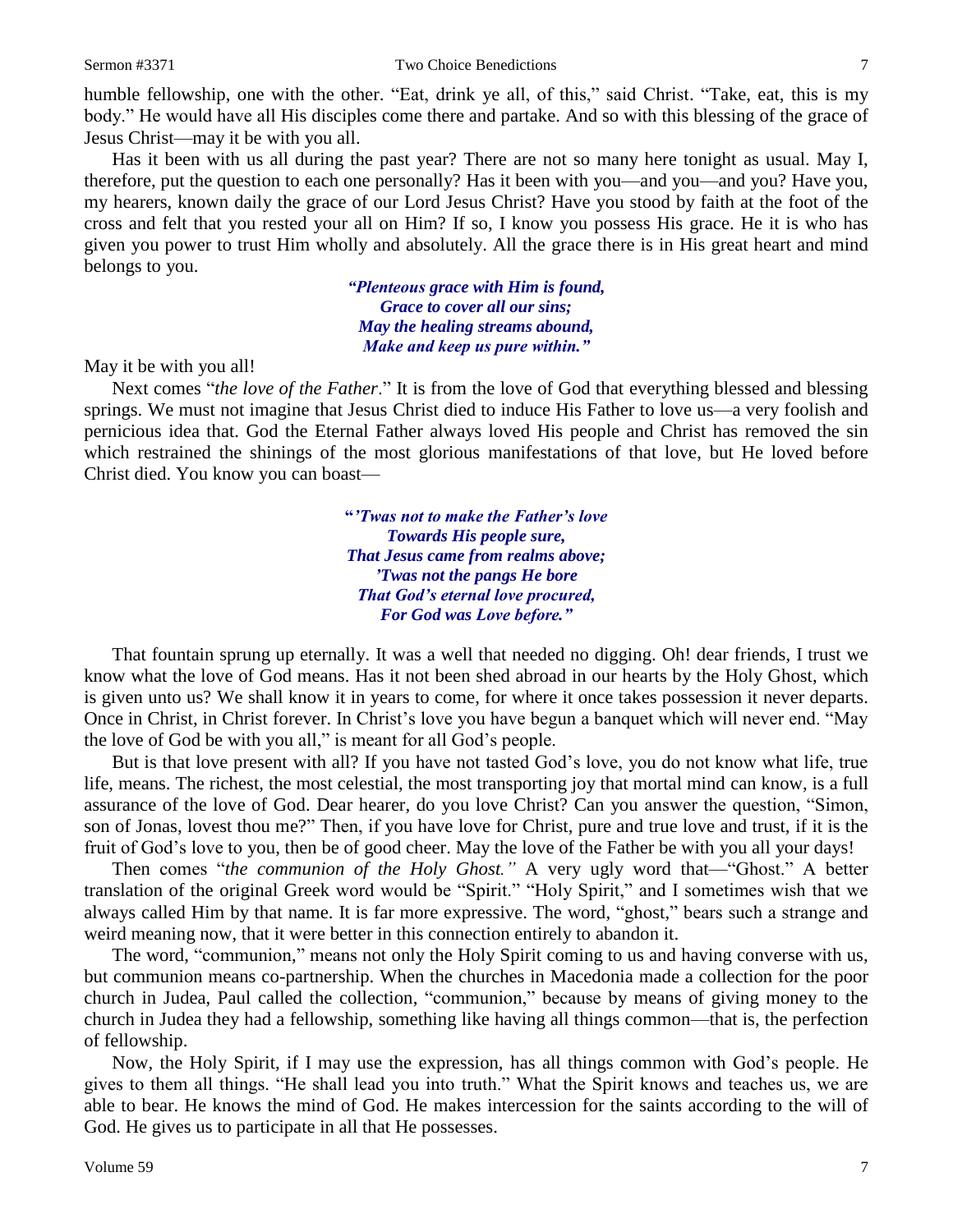The Holy Spirit is the Spirit of peace. He gives us peace. He is the Spirit of holiness and sanctification—rather, He is the Spirit of light—He kindles light in our souls. He is a sacred fire. He baptized the church in fire. Everything that the Holy Spirit is and has, He is and has for the church of God, and in common with the church of God. Now, what an unspeakable blessing this is, to enter into a sacred co-partnership with God the Holy Ghost. To talk with Him, to live with Him, to feast with Him, to have Him to be ours, and for us to be His! Now, may such a communion as this be with us! I question whether we have ever got up to the fullness of this.

I think I told you the other evening the story of a good woman, who was a little distressed in her mind, and who, in reading the passage, "Your Maker is thy husband" said, "Now, I won't be distressed any longer. When my husband was alive, I took care to live up to my income, and now I will take care to live up to my heavenly Husband's income."

Oh! I wish to get hold of living up to God's income, for all He has is given to His people. What rich lives we should have if we were to participate in all that He has. We should be continually feeling His power in our souls. Have we done this? May each one of you say, "Lord, give me to know the communion of the Holy Spirit all my days, until I shall be taken up to dwell where God reveals Himself without a veil between!"

Now, in closing, you see the difference between the two benedictions is this—the second blessing is really *exhibited,* the first a little veiled—something like Moses, when his face was too bright for the people to look upon, he put a veil upon his face. So the blessing Aaron pronounced is not so distinct or clear as the apostolic blessing.

Note, again, that the blessings in the second benediction are *deeper—*they are traced up to their source in the Triune Godhead, "grace, love, and communion." The one is a deep, the other a great deep. Note, yet again, that they are *wider.* The blessings of the Old Testament are individual and personal—to "thee." The blessings in the New Testament are to the Corinthian church and to all the churches—"with you all."

In the first case there was a confirmation and in the second case there is one also—"Amen," which is the divine confirmation of this benediction.

But I notice in the apostolic benediction there is one thing which there is not in the first, namely, *the communion*, that is, the privilege—the privilege which comes to a child of God in this age of bliss, when Christ is fully revealed. Did you ever notice that when John was born, an angel appeared to his father, Zacharias, to announce that Christ was come? No sooner did that bell begin to ring to tell that Christ was coming, than what happened? The greatest blessing was about to be pronounced and therefore the smaller blessing had to be silenced.

When Zacharias came out, he was expected to bless the people, but what did he do? He could not speak a word—he was speechless and he beckoned with his hand—and that morning the assembly went home without the benediction. The priest could not pronounce it. Now, I dare say they said one to another, "What a strange thing it was. We always had that benediction before, 'The LORD bless thee, and keep thee,' but this morning the priest could not speak a word."

You and I know what that means. We must needs stop that one, because there is a better coming. God seemed, as it were, to give notice to His people, "I am about to hush the voice of Aaron because Melchisedec is coming. I am about to stop the sound of the symbolic, because the real Priest is coming. I am about to hush the voice of Zacharias, because the Son of God is now to appear and declare that the fullest blessing of JEHOVAH will rest upon His people."

Now, let us go our separate ways tonight, guided home, I trust, safely and rightly, and let us feed upon and make our soul's bread the two precious texts that have been before us. And I am not afraid but that you will be like those who went out to gather the manna—you shall each have sufficient. He who needs much shall have in abundance and he who requires little shall have no lack.

Let us close by singing the blessing and go our way to turn all life into a song of gratitude for God's rich benedictions. Amen.